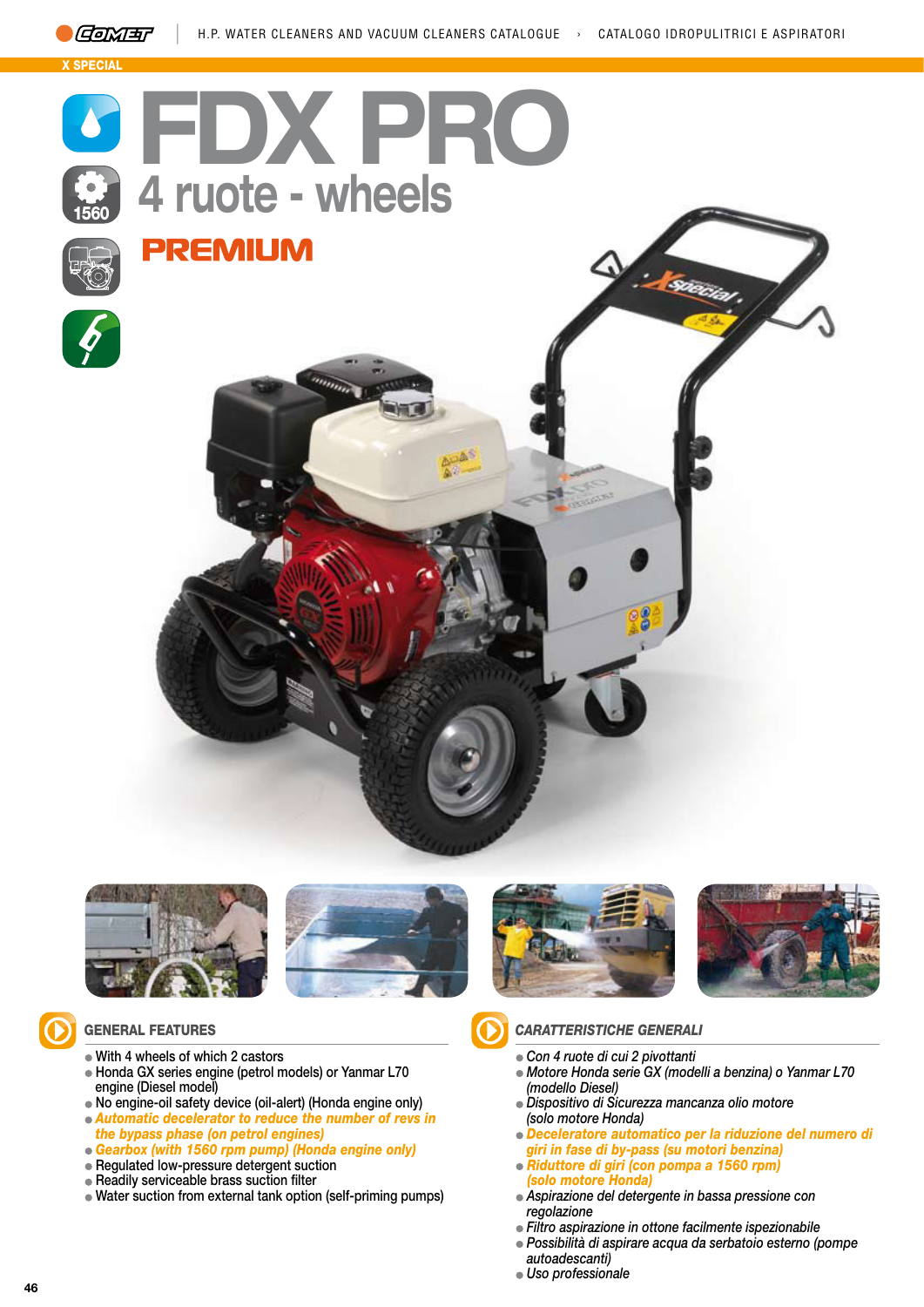

- Easy handling thanks to the big pneumatic wheels
- *Facilità di movimento grazie alle ruote pneumatiche di grandi dimensioni*



- Comet RW Premium, FW2 pumps with 3 ceramic pistons and brass pump head
- *Pompe Comet RW Premium, FW2 con 3 pistoni in ceramica e*



- The hose reel can be mounted on the handle on request
- *A richiesta possibilità di montaggio dell'avvolgitubo sul manubrio*



RPM decelaration kit

*Kit deceleratore di giri motore*

| <b>CODE</b><br><b>CODICE</b>      | <b>MODELS</b><br><b>MODELLI</b>          |     |            | $\mathbb{P}$                   |      | M  |                            |
|-----------------------------------|------------------------------------------|-----|------------|--------------------------------|------|----|----------------------------|
|                                   |                                          | bar | <b>MPa</b> | 1/h                            | CV   | kg | $(L \times W \times H)$ cm |
|                                   |                                          |     |            | Diesel Engines - Motori diesel |      |    |                            |
| 9020 0114                         | FDX PRO 15/150 - ZWD-K / Yanmar L70      | 150 | 15,0       | 900                            | 7,5  | 60 | $116 \times 62 \times 71$  |
| Petrol engines - Motori a benzina |                                          |     |            |                                |      |    |                            |
| 9020 0132                         | FDX PRO 15/270 - RW - Honda GX390        | 270 | 27,0       | 900                            | 13,0 | 82 | $116 \times 62 \times 71$  |
| 9020 0146                         | FDX PRO 15/270 - RW - Honda GX390 + AVT  | 270 | 27,0       | 900                            | 13,0 | 87 | $116 \times 62 \times 71$  |
| 9020 0144                         | FDX PRO 15/300 - RW - Honda GX390        | 300 | 30,0       | 900                            | 13,0 | 82 | $116 \times 62 \times 71$  |
| 9020 0145                         | FDX PRO 15/300 - RW - Honda GX390 + AVT  | 300 | 30.0       | 900                            | 13.0 | 87 | $116 \times 62 \times 71$  |
| 9020 0087                         | FDX PRO 16/200 - FW2 - Honda GX340       | 200 | 20,0       | 960                            | 11,0 | 82 | $116 \times 62 \times 71$  |
| 9020 0090                         | FDX PRO 16/200 - FW2 - Honda GX340 + AVT | 200 | 20,0       | 960                            | 11,0 | 87 | $116 \times 62 \times 71$  |
| 9020 0116                         | FDX PRO 16/250 - RW - Honda GX390        | 250 | 25,0       | 960                            | 13,0 | 82 | 116 x 62 x 71              |
| 9020 0117                         | FDX PRO 16/250 - RW - Honda GX390 + AVT  | 250 | 25,0       | 960                            | 13.0 | 87 | $116 \times 62 \times 71$  |
| 9020 0118                         | FDX PRO 18/220 - RW - Honda GX390        | 220 | 22,0       | 1080                           | 13,0 | 82 | $116 \times 62 \times 71$  |
| 9020 0119                         | FDX PRO 18/220 - RW - Honda GX390 + AVT  | 220 | 22,0       | 1080                           | 13,0 | 87 | $116 \times 62 \times 71$  |



#### STANDARD ACCESSORIES › *DOTAZIONE STANDARD*

| GH 351 gun with Swivel (n.2 o-ring)<br>Pistola GH 351 con Swivel (n.2 o-ring)                                                                        |                                                                | Double barrel lance, without nozzle<br>Lancia a canna doppia senza ugello                                                          |
|------------------------------------------------------------------------------------------------------------------------------------------------------|----------------------------------------------------------------|------------------------------------------------------------------------------------------------------------------------------------|
| Fan shape nozzle 25°, 1/4" MEG connection<br>Ugello con getto a lama 25° attacco 1/4" MEG                                                            |                                                                | Detergent nozzle for double barrel lance,<br>1/4" MEG connection<br>Ugello detergente per lancia canna doppia,<br>attacco 1/4" MEG |
| 10 m SAE 100 rubber delivery hose kit<br>(for models without hose reel)<br>Kit tubo gomma mandata, SAE 100 - 10 m<br>(per modelli senza avvolgitubo) |                                                                | 15 m hose reel<br>(for models with hose reel)<br>Avvolgitubo 15 m<br>(per modelli con avvolgitubo)                                 |
|                                                                                                                                                      | Brass inlet water filter<br>Filtro aspirazione acqua in ottone |                                                                                                                                    |

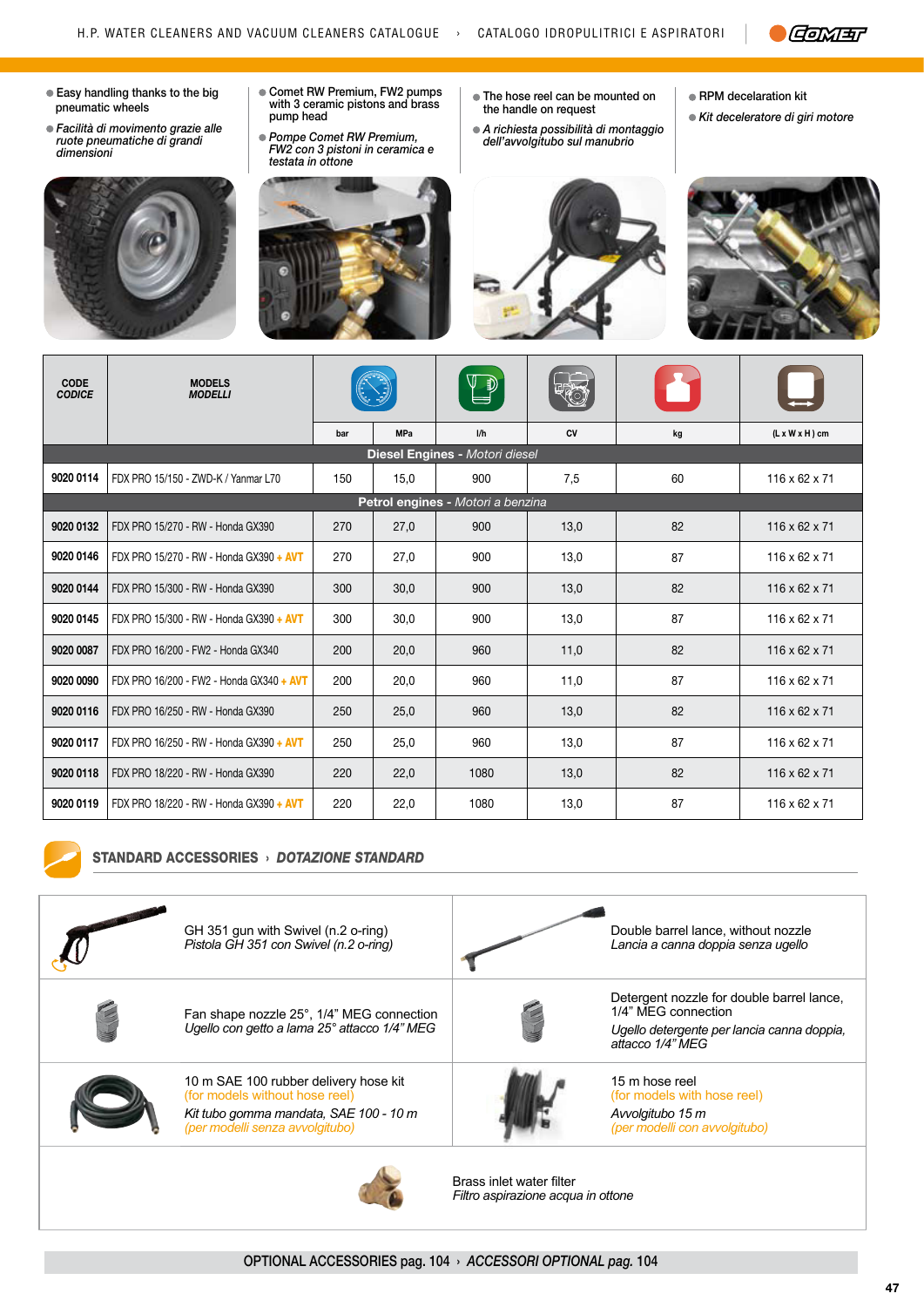

**Б SPECIAL**











## ОБЩИЕ ХАРАКТЕРИСТИКИ

- $\bullet$  С 4 колесами, 2 из которых на шарнирах
- Двигатель Honda серии GX (бензиновые модели) или Yanmar L70 (дизельная модель)
- Устройства защиты от отсутствия масла в двигателе (только двигатель Honda)
- Автоматический замедлитель для снижения числа оборотов во время байпаса (у бензиновых двигателей)
- Редуктор оборотов (с насосом 1560 об./мин.) (только двигатель Honda)
- $\bullet$  Всасывание моющего средства при низком давлении с регулированием
- Латунный фильтр для всасывания, с возможностью простой проверки
- Возможность всасывания воды из наружного резервуара (самовсасывающие насосы)
- Профессиональное применение

 $\odot$